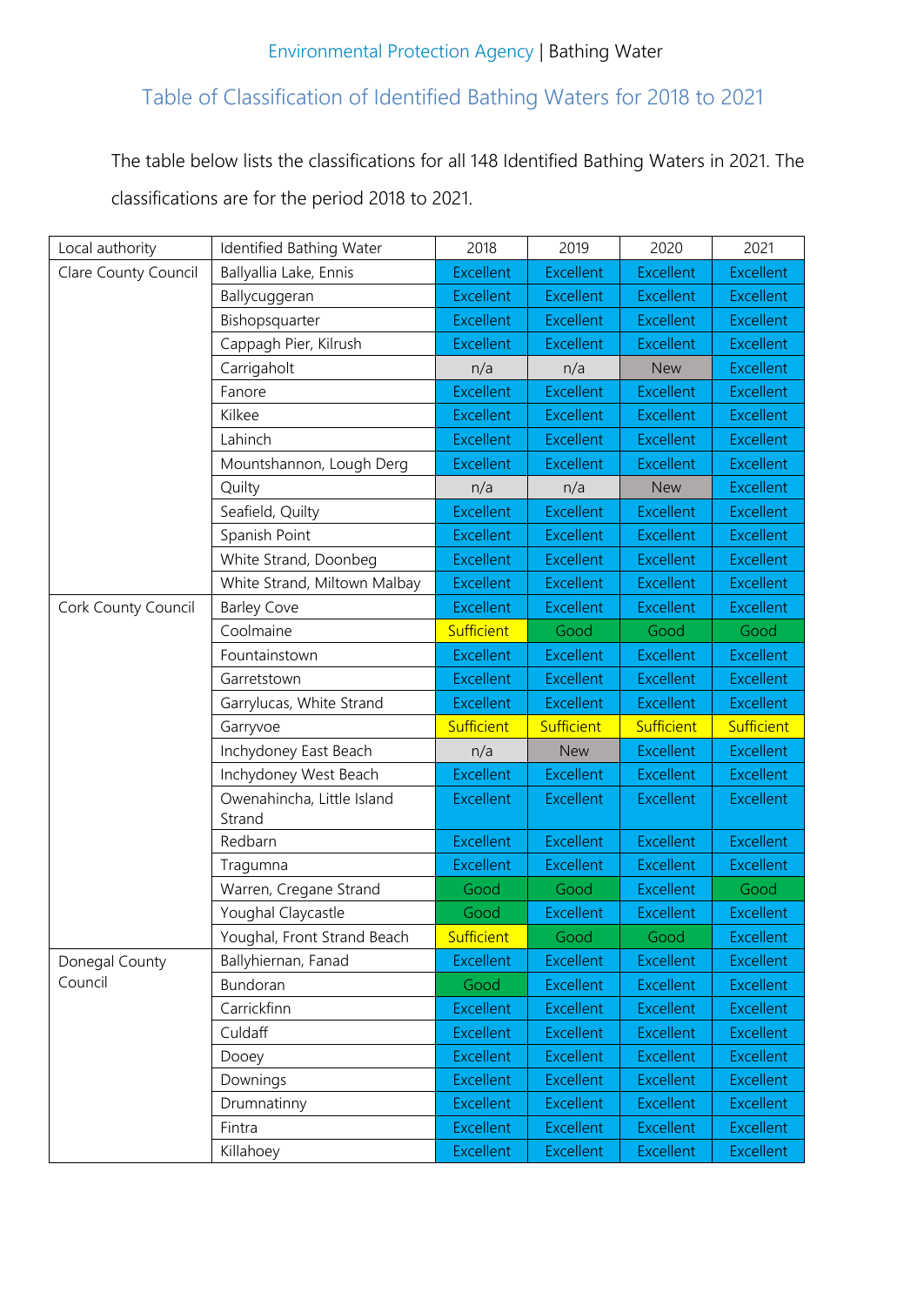| <b>Environmental Protection Agency   Bathing Water</b> |  |
|--------------------------------------------------------|--|
|--------------------------------------------------------|--|

| Local Authority              | Identified Bathing Water          | 2018              | 2019              | 2020             | 2021             |
|------------------------------|-----------------------------------|-------------------|-------------------|------------------|------------------|
|                              | Lady's Bay, Buncrana              | Good              | Good              | Sufficient       | Poor             |
|                              | Lisfannon                         | <b>Sufficient</b> | Good              | Good             | Good             |
|                              | Magheraroarty                     | <b>Excellent</b>  | <b>Excellent</b>  | <b>Excellent</b> | <b>Excellent</b> |
|                              | Marble Hill                       | <b>Excellent</b>  | <b>Excellent</b>  | <b>Excellent</b> | <b>Excellent</b> |
|                              | Murvagh                           | <b>Excellent</b>  | <b>Excellent</b>  | <b>Excellent</b> | <b>Excellent</b> |
|                              | Naran                             | <b>Excellent</b>  | <b>Excellent</b>  | <b>Excellent</b> | <b>Excellent</b> |
|                              | Portarthur, Derrybeg              | Good              | Sufficient        | Good             | Good             |
|                              | Portnablagh                       | Good              | Good              | Good             | <b>Excellent</b> |
|                              | Portsalon                         | <b>Excellent</b>  | <b>Excellent</b>  | <b>Excellent</b> | <b>Excellent</b> |
|                              | Rathmullan                        | Good              | Good              | Good             | Good             |
|                              | Rossnowlagh                       | <b>Excellent</b>  | <b>Excellent</b>  | <b>Excellent</b> | <b>Excellent</b> |
|                              | Stroove                           | <b>Excellent</b>  | <b>Excellent</b>  | <b>Excellent</b> | <b>Excellent</b> |
| Dublin City Council          | Dollymount Strand                 | Good              | <b>Excellent</b>  | Good             | Good             |
|                              | Sandymount Strand                 | Poor              | Sufficient        | Sufficient       | Sufficient       |
| Dun Laoghaire-               | Forty Foot Bathing Place          | <b>New</b>        | <b>Excellent</b>  | <b>Excellent</b> | <b>Excellent</b> |
| Rathdown County              | Killiney                          | Good              | Good              | <b>Excellent</b> | <b>Excellent</b> |
| Council                      | Sandycove Beach                   | <b>New</b>        | Good              | Good             | <b>Excellent</b> |
|                              | Seapoint                          | <b>Excellent</b>  | <b>Excellent</b>  | <b>Excellent</b> | <b>Excellent</b> |
|                              | White Rock Beach                  | <b>New</b>        | <b>Excellent</b>  | <b>Excellent</b> | <b>Excellent</b> |
| <b>Fingal County Council</b> | Balbriggan, Front Strand Beach    | Sufficient        | <b>Sufficient</b> | Poor             | Poor             |
|                              | Claremont Beach                   | Sufficient        | Sufficient        | Sufficient       | Sufficient       |
|                              | Donabate, Balcarrick Beach        | <b>Sufficient</b> | Good              | <b>Excellent</b> | <b>Excellent</b> |
|                              | Loughshinny Beach                 | Good              | Good              | Sufficient       | Sufficient       |
|                              | Portmarnock, Velvet Strand Beach  | <b>Excellent</b>  | <b>Excellent</b>  | <b>Excellent</b> | <b>Excellent</b> |
|                              | Portrane, the Brook Beach         | Poor              | Poor              | Good             | Good             |
|                              | Rush North Beach                  | Good              | Good              | Good             | <b>Excellent</b> |
|                              | Rush, South Beach                 | <b>Sufficient</b> | Good              | <b>Excellent</b> | <b>Excellent</b> |
|                              | Skerries, South Beach             | Good              | Good              | Good             | Good             |
|                              | Sutton, Burrow Beach              | <b>Excellent</b>  | <b>Excellent</b>  | <b>Excellent</b> | Good             |
| Galway City Council          | Ballyloughane Beach               | Sufficient        | Poor              | Sufficient       | Good             |
|                              | Grattan Road Beach                | <b>Sufficient</b> | <b>Sufficient</b> | Sufficient       | Sufficient       |
|                              | Salthill Beach                    | <b>Excellent</b>  | <b>Excellent</b>  | <b>Excellent</b> | <b>Excellent</b> |
|                              | Silverstrand Beach                | <b>Excellent</b>  | <b>Excellent</b>  | <b>Excellent</b> | <b>Excellent</b> |
| Galway County                | Aillebrack/Silverhill Beach       | n/a               | n/a               | n/a              | <b>New</b>       |
| Council                      | An Trá Mór, Coill Rua, Indreabhán | <b>Excellent</b>  | <b>Excellent</b>  | <b>Excellent</b> | <b>Excellent</b> |
|                              | Bathing Place at Portumna         | <b>Excellent</b>  | <b>Excellent</b>  | <b>Excellent</b> | <b>Excellent</b> |
|                              | Céibh an Spidéil                  | Good              | <b>Excellent</b>  | <b>Excellent</b> | <b>Excellent</b> |
|                              | Cill Mhuirbhigh, Inis Mór         | <b>Excellent</b>  | <b>Excellent</b>  | <b>Excellent</b> | <b>Excellent</b> |
|                              | Goirtín, Cloch na Rón             | <b>Excellent</b>  | <b>Excellent</b>  | <b>Excellent</b> | <b>Excellent</b> |
|                              | Loughrea Lake                     | <b>Excellent</b>  | <b>Excellent</b>  | <b>Excellent</b> | <b>Excellent</b> |
|                              | Trá an Dóilín, An Ceathrú Rua     | <b>Excellent</b>  | <b>Excellent</b>  | <b>Excellent</b> | <b>Excellent</b> |
|                              | Trá Chaladh Fínis, Carna          | <b>Excellent</b>  | <b>Excellent</b>  | <b>Excellent</b> | <b>Excellent</b> |
|                              | Trá Inis Oírr (Main Beach)        | <b>Excellent</b>  | <b>Excellent</b>  | <b>Excellent</b> | <b>Excellent</b> |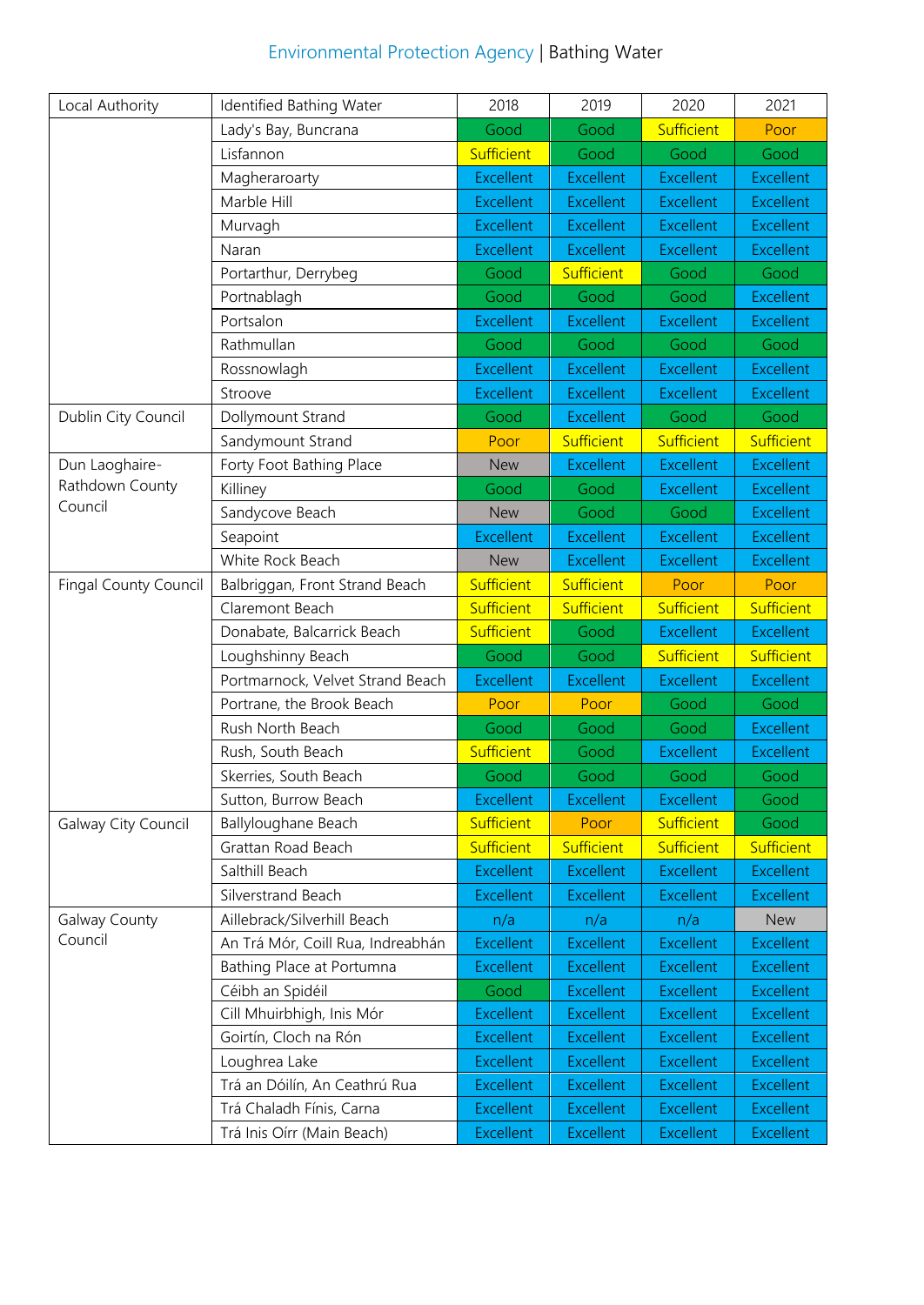| Environmental Protection Agency   Bathing Water |  |
|-------------------------------------------------|--|
|-------------------------------------------------|--|

| Local Authority                    | Identified Bathing Water         | 2018             | 2019             | 2020             | 2021             |
|------------------------------------|----------------------------------|------------------|------------------|------------------|------------------|
| Galway County<br>Council continued | Trá na bhForbacha, Na Forbacha   | Sufficient       | Sufficient       | Good             | Good             |
|                                    | Trá na mBan, An Spidéal          | Good             | Sufficient       | Sufficient       | Sufficient       |
|                                    | Traught, Kinvara                 | <b>Excellent</b> | <b>Excellent</b> | <b>Excellent</b> | Good             |
| Kerry County Council               | Baile an Sceilg (Ballinskelligs) | <b>Excellent</b> | <b>Excellent</b> | <b>Excellent</b> | <b>Excellent</b> |
|                                    | <b>Ballybunnion North</b>        | <b>Excellent</b> | Good             | Good             | <b>Excellent</b> |
|                                    | <b>Ballybunnion South</b>        | <b>Excellent</b> | <b>Excellent</b> | <b>Excellent</b> | <b>Excellent</b> |
|                                    | Ballyheigue                      | <b>Excellent</b> | <b>Excellent</b> | <b>Excellent</b> | <b>Excellent</b> |
|                                    | <b>Banna Strand</b>              | <b>Excellent</b> | <b>Excellent</b> | <b>Excellent</b> | <b>Excellent</b> |
|                                    | Castlegregory                    | <b>Excellent</b> | <b>Excellent</b> | <b>Excellent</b> | <b>Excellent</b> |
|                                    | Cúas Crom                        | n/a              | <b>New</b>       | Poor             | Sufficient       |
|                                    | Doire Fhíonáin (Derrynane)       | <b>Excellent</b> | <b>Excellent</b> | <b>Excellent</b> | <b>Excellent</b> |
|                                    | Fenit                            | <b>Excellent</b> | <b>Excellent</b> | <b>Excellent</b> | <b>Excellent</b> |
|                                    | Fionntrá (Ventry)                | <b>Excellent</b> | <b>Excellent</b> | <b>Excellent</b> | <b>Excellent</b> |
|                                    | Inch                             | <b>Excellent</b> | <b>Excellent</b> | <b>Excellent</b> | <b>Excellent</b> |
|                                    | Kells                            | <b>Excellent</b> | <b>Excellent</b> | <b>Excellent</b> | <b>Excellent</b> |
|                                    | Maharabeg                        | <b>Excellent</b> | <b>Excellent</b> | <b>Excellent</b> | <b>Excellent</b> |
|                                    | Rossbeigh, White Strand          | <b>Excellent</b> | <b>Excellent</b> | <b>Excellent</b> | <b>Excellent</b> |
|                                    | Trá na hUíne (Inny Strand,       | Good             | Good             | Good             | <b>Excellent</b> |
|                                    | Waterville)                      |                  |                  |                  |                  |
|                                    | White Strand, Caherciveen        | <b>Excellent</b> | <b>Excellent</b> | <b>Excellent</b> | <b>Excellent</b> |
| Leitrim County Council             | Keeldra Lough                    | <b>Excellent</b> | <b>Excellent</b> | <b>Excellent</b> | <b>Excellent</b> |
| Louth County Council               | Clogherhead                      | <b>Excellent</b> | <b>Excellent</b> | <b>Excellent</b> | <b>Excellent</b> |
|                                    | Port, Lurganboy                  | <b>Excellent</b> | <b>Excellent</b> | <b>Excellent</b> | <b>Excellent</b> |
|                                    | Seapoint                         | <b>Excellent</b> | <b>Excellent</b> | <b>Excellent</b> | <b>Excellent</b> |
|                                    | Shelling Hill/Templetown         | <b>Excellent</b> | <b>Excellent</b> | <b>Excellent</b> | <b>Excellent</b> |
| Mayo County Council                | Bertra Beach, Murrisk            | Good             | <b>Excellent</b> | Good             | Good             |
|                                    | Carrowmore Beach, Louisburgh     | <b>Excellent</b> | <b>Excellent</b> | <b>Excellent</b> | Good             |
|                                    | Carrowniskey, Louisburgh         | <b>Excellent</b> | Good             | Good             | <b>Excellent</b> |
|                                    | Clare Island, Louisburgh         | <b>Excellent</b> | <b>Excellent</b> | <b>Excellent</b> | Good             |
|                                    | Dooega Beach, Achill Island      | <b>Excellent</b> | <b>Excellent</b> | <b>Excellent</b> | <b>Excellent</b> |
|                                    | Dugort Beach, Achill Island      | <b>Excellent</b> | <b>Excellent</b> | <b>Excellent</b> | <b>Excellent</b> |
|                                    | Elly Bay, Belmullet              | <b>Excellent</b> | <b>Excellent</b> | <b>Excellent</b> | <b>Excellent</b> |
|                                    | Golden Strand, Achill Island     | Good             | Good             | <b>Excellent</b> | <b>Excellent</b> |
|                                    | Keel Beach, Achill Island        | <b>Excellent</b> | <b>Excellent</b> | <b>Excellent</b> | <b>Excellent</b> |
|                                    | Keem Beach, Achill Island        | <b>Excellent</b> | <b>Excellent</b> | <b>Excellent</b> | <b>Excellent</b> |
|                                    | Mullaghroe Beach, Belmullet      | <b>Excellent</b> | <b>Excellent</b> | <b>Excellent</b> | <b>Excellent</b> |
|                                    | Mulranny Beach                   | <b>Excellent</b> | <b>Excellent</b> | <b>Excellent</b> | <b>Excellent</b> |
|                                    | Old Head Beach, Louisburgh       | Good             | Good             | Good             | Good             |
|                                    | Rinroe Beach, Carrowtigue        | <b>Excellent</b> | <b>Excellent</b> | <b>Excellent</b> | <b>Excellent</b> |
|                                    | Ross Beach, Killala              | <b>Excellent</b> | <b>Excellent</b> | <b>Excellent</b> | <b>Excellent</b> |
| Meath County Council               | Laytown/Bettystown               | Good             | Good             | <b>Excellent</b> | <b>Excellent</b> |
| Sligo County Council               | Dunmoran Beach                   | <b>Excellent</b> | <b>Excellent</b> | <b>Excellent</b> | Good             |
|                                    | Enniscrone Beach                 | Good             | Good             | Good             | Sufficient       |
|                                    | Mullaghmore Beach                | Sufficient       | Sufficient       | Sufficient       | Sufficient       |
|                                    | Rosses Point Beach               | <b>Excellent</b> | <b>Excellent</b> | <b>Excellent</b> | <b>Excellent</b> |